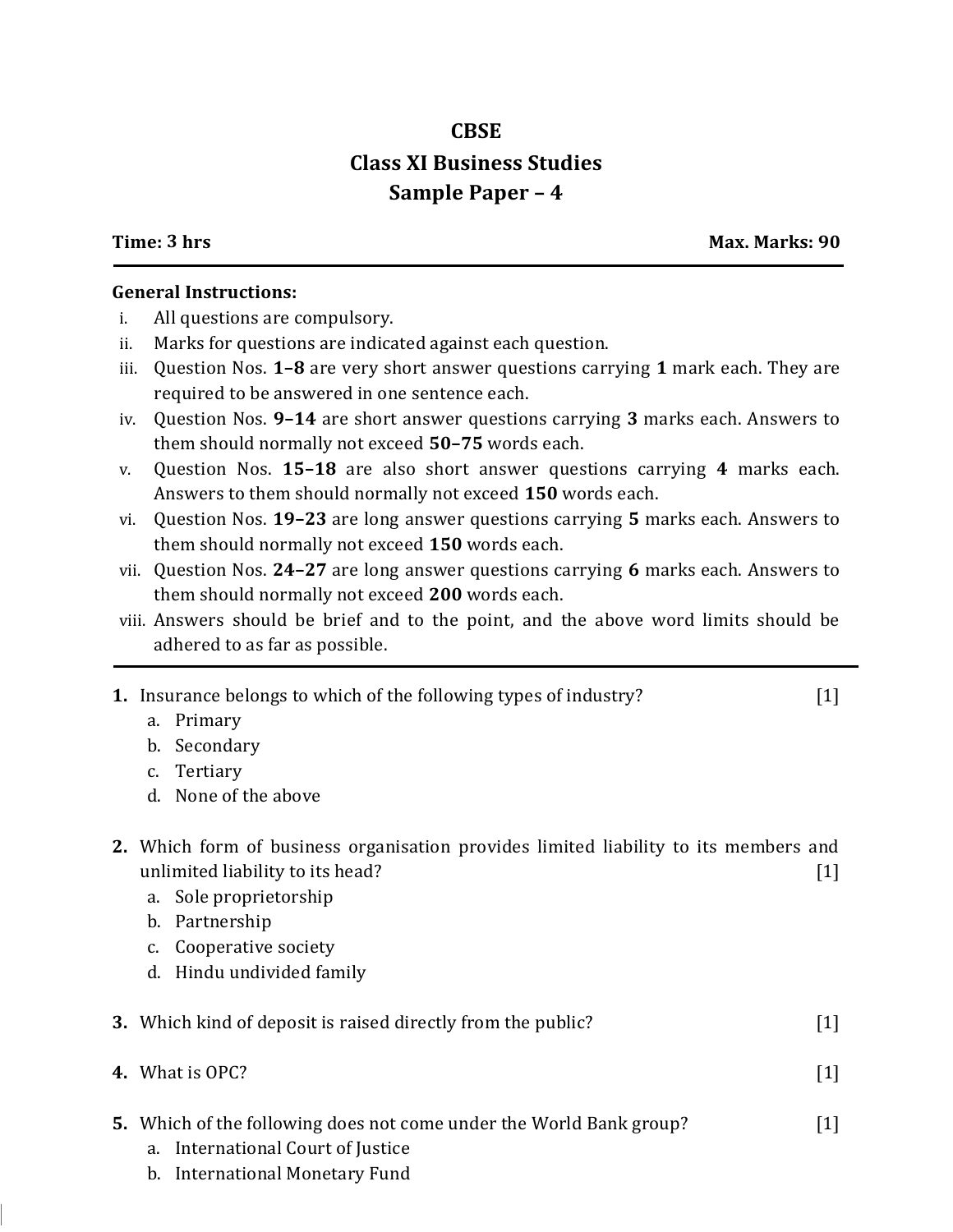| International Development Association<br>$c_{\cdot}$<br>d. International Labour Organisation                                                      | $[1]$             |
|---------------------------------------------------------------------------------------------------------------------------------------------------|-------------------|
| <b>6.</b> Which of the following is the classification of itinerants?<br>a. Hawkers<br>b. Street traders<br>c. Cheap jacks<br>d. All of the above | $[1]$             |
| 7. What is the principle followed in a cooperative society?                                                                                       | $[1]$             |
| <b>8.</b> Cottage industries are well-known industries in rural areas. State any two features of<br>the same.                                     | $[1]$             |
| <b>9.</b> Commerce is a kind of business activity. Write a brief note on it.                                                                      | $\lceil 3 \rceil$ |
| 10. Explain any one factor which can explain the need for pollution control.                                                                      | $[3]$             |

- **11.** The quality of the environment is important for all of us; thus, it is our collective responsibility to protect it from getting spoiled, whether it is the government or consumers or business firms. In the given context, state some laws introduced by the government on protection of the environment in India. [3]
- **12.** What are the different roles played by a minor in a Hindu Undivided Family and in a partnership firm? [3]
- **13.** Name the industries specified under the first schedule of the Development and Regulation Act 1951 engaged in the manufacture or production of goods. Give a brief outline on them. [3]
- **14.** Although India may not be eager to have cordial relations with neighbouring countries, it still trades with them. Why does it do so? [3]
- **15.** Kinjal's neighbourhood is surrounded by many shops such as a newspaper seller shop and an electronics shop. Help her to identify the type of small-scale retailer under which these businesses belong. Also explain the differences among them.  $[4]$
- **16.** Arjun has an enormous unused area near his house in a village. He asks his friend if he could use it for any purpose which would earn him some money for his family. His friend suggests that he allow traders to stock their material for a certain period of time and in turn charge them for the same.
	- a. Which term is being referred to in the above paragraph? Define the same. [1]
	- b. State its various functions. [3]
-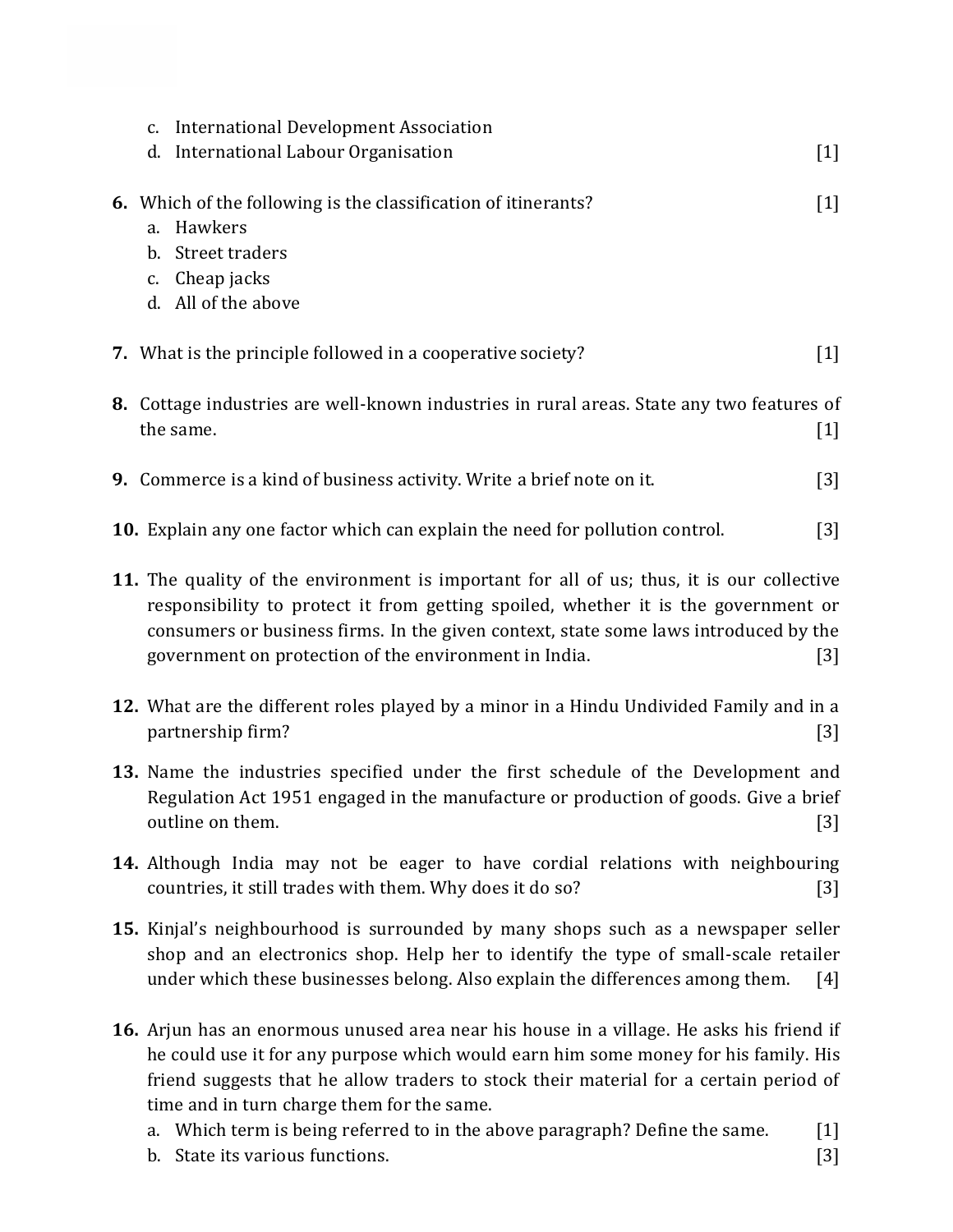- **17.** Nitin wants to start a fast food business. He asks his uneducated father for some amount to establish his business. His father states that the food business does not require money as food can be prepared from home. In this context:
	- a. What do you understand by the term business finance? [1]
	- b. Why do you think that a business needs funds for its establishment or its running? [3]
- **18.** People of rural India faced discrimination for ages, while those in urban India were given opportunities to improve their living. However, after some time, the Indian government realised the need to restore regional balance in the country. How did the government bring about changes in this context? [4]
- **19.** 'A society has its own objectives for the promotion of economic interests of its members in accordance with cooperative principles.' Which term is being referred to here? State its characteristics. [4]
- **20.** The public sector consists of different types of organisations. Among those organisations, many of them prefer government-based organisations compared to others. Give reasons. [5]
- **21.** Radhika had recently shifted to another area which boosted the wholesale market around it. Although she was happy to buy items at a wholesale price, she started missing the retail stores present in her previous area. She realised that those stores played an essential role in her shopping. Do you think these stores can play such a role? If yes, why? [5]
- **22.** A bank offers services such as accepting deposits and lending loans to the public and various companies. Which type of bank is described here? State its functions. [5]
- **23.** Describe different types of financial instruments used in international financing. [5]
- **24.** Harsha has been continuously hearing about online trading and its benefits. However, she is sceptical about using it as she is unaware of the ways it is done. Her friend (You) are an online trader. She asks for your help. Explain to her the procedure performed for online trading. The same state of  $[6]$
- **25.** A customer's preference for a product declines after a certain period because of some competitors' policies or change in taste. In such cases, it is difficult for a businessperson to correctly anticipate consumer preferences. As a result, he or she always faces the risk of unforeseen fluctuations in demand. This leads to a possibility of occurrence of loss in the business.
	- a. Which aspect of business is cited in the example? [2]
	- b. State the nature of the aspect of business mentioned above. [4]